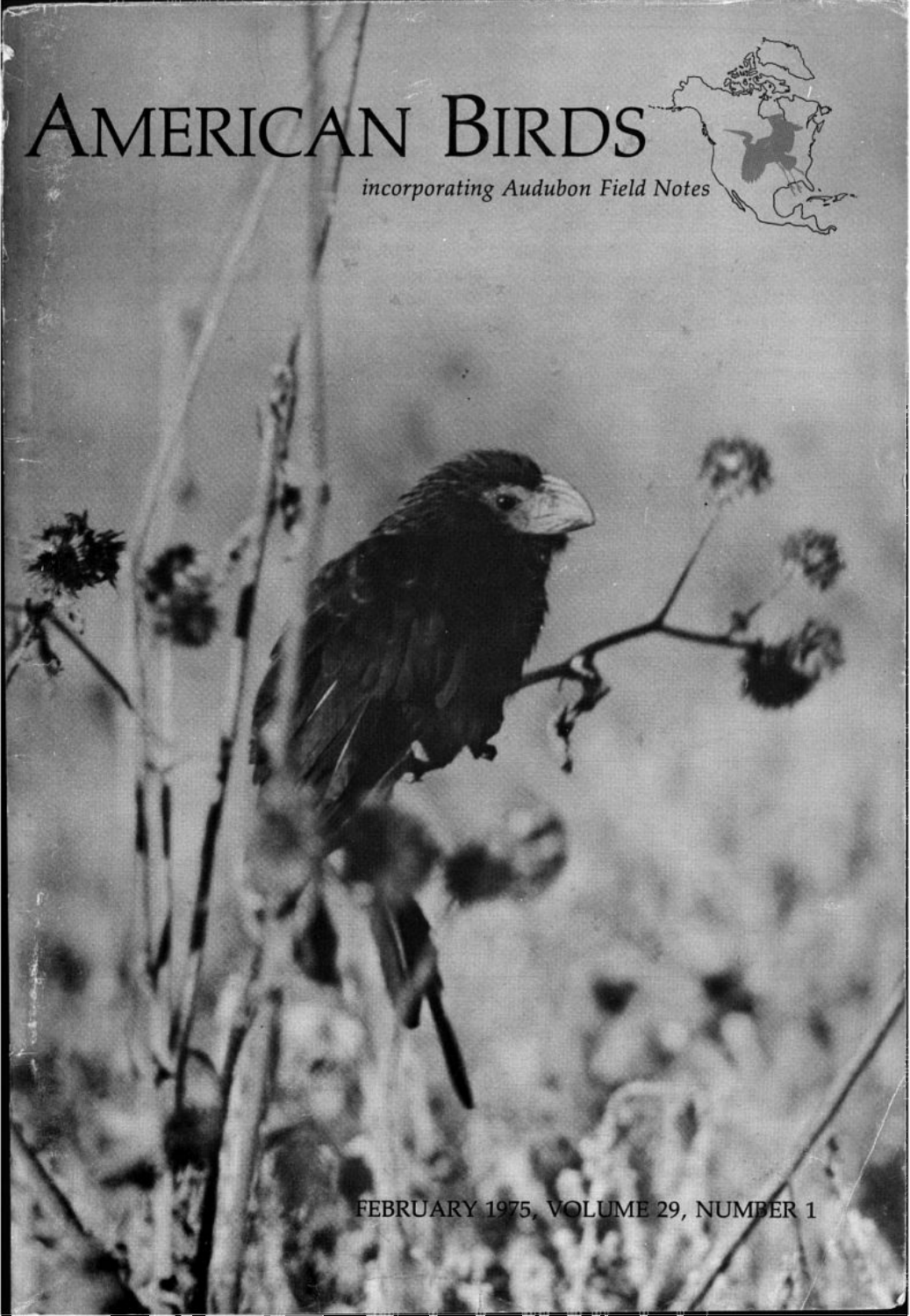

## **AMERICAN BIRDS**

**incorporating Audubon Field Notes** 

## **FEBRUARY 1975, VOLUME 29, NUMBER 1 PUBLISHED BY THE NATIONAL AUDUBON SOCIETY**

**A bimonthly journal devoted to the birds of North America** 

**The Table of Contents for this issue will be found on the back cover** 

\* \* \* \*

**EDITORIAL ADVISORS John W. Aldrich Eugene Eisenmann Thomas R. Howell Frances C. James Robert J. Newman Roger Tory Peterson Olin Sewall Pettingill, Jr. Chandler S. Robbins Dale A. Zimmerman** 

**EDITORS Robert S. Arbib, Jr./Editor Susan Roney Drennan/Assistant Editor** Lois Heilbrun/Christmas Bird Count Willet T. Van Velzen/Breeding Bird Populations **Ronald A. Ryder/Winter Bird Populations Thana Siriphorn/Circulation Kathleen Rafferty/Cartography** 

**AMERICAN BIRDS is published six times a year. Editorial and business offices are located at 950 Third Avenue, New York, N.Y. 10022. Subscription: \$8.00 a year for the U.S.A., \$8.50 Canada, \$9.00 foreign. Single copies: Christmas Bird Count (April), \$4.50 per copy; Fall Migration (Feb**ruary), Winter Season and Winter Bird Population Study (June), Spring Migration (August), Nesting **Season (October) and the Breeding Bird Census (December), \$1.50 per copy. Checks and money orders should be made payable to AMERICAN BIRDS. Second class postage paid at New York,**  N.Y. and additional Post Offices. Copyright<sup>®</sup> 1975 by the National Audubon Society, Inc. **Postmaster: if undeliverable, please notify American Birds on Form 3579 at 950 Third A venue, New York, N.Y. 10022.** 

#### **INFORMATION FOR AUTHORS**

**AMERICAN BIRDS welcomes the submission of articles and photographs for publication.** 

**Our major areas of interest are the changing distribution, population, migration, and rare occurrence of the avifauna of North America, including Middle America and the West Indies. We solicit articles on problems in field identification, in our "Site Guide" series of birding locales, in our "Centers of Learning" series that profiles institutions concerned with ornithology, photo-essays of unusual interest, or single photographs illustrating identification features, rare occurrence, unusual locale or habitat.** 

**For a "Work in Progress" column, we welcome notices of research projects seeking field reports or other collaboration; we publish advance notices of important conventions, meetings, symposia, seminars, and conferences or other ornithological news. We are looking for more articles on the techniques of birding, bird photography or sound-recording, on the order of "On the Art of Estimating Numbers," (AB 26: 706-12).** 

**All submissions will be carefully considered, but authors considering major submissions should correspond with the editor first. AMERICAN BIRDS publisheõ papers of a technical nature but only when written in a less-than-technical, easily readable style: i.e., no complicated equations, lengthy tables, or complex graphs. Major articles should be limited to 3000 words; exceptions may be agreed upon after consultation. Prospective authors should consult the index of articles in this issue and recent issues for an understanding of our interests. All material submitted should be original, and previously unpublished. Manuscripts should follow accepted rules of format and style, be typewritten, double-spaced, on white paper, with generous margins. Photographs should be glossy blackand-white or color prints, clearly marked with author's name and address. We require the original typescript and one carbon copy. All manuscripts will be acknowleged, but authors must recognise that a backlog exists which may entail delayed publication after acceptance** 

**For further information address the editor at the American Birds offices, 950 Third Avenue, New York, N Y 10022**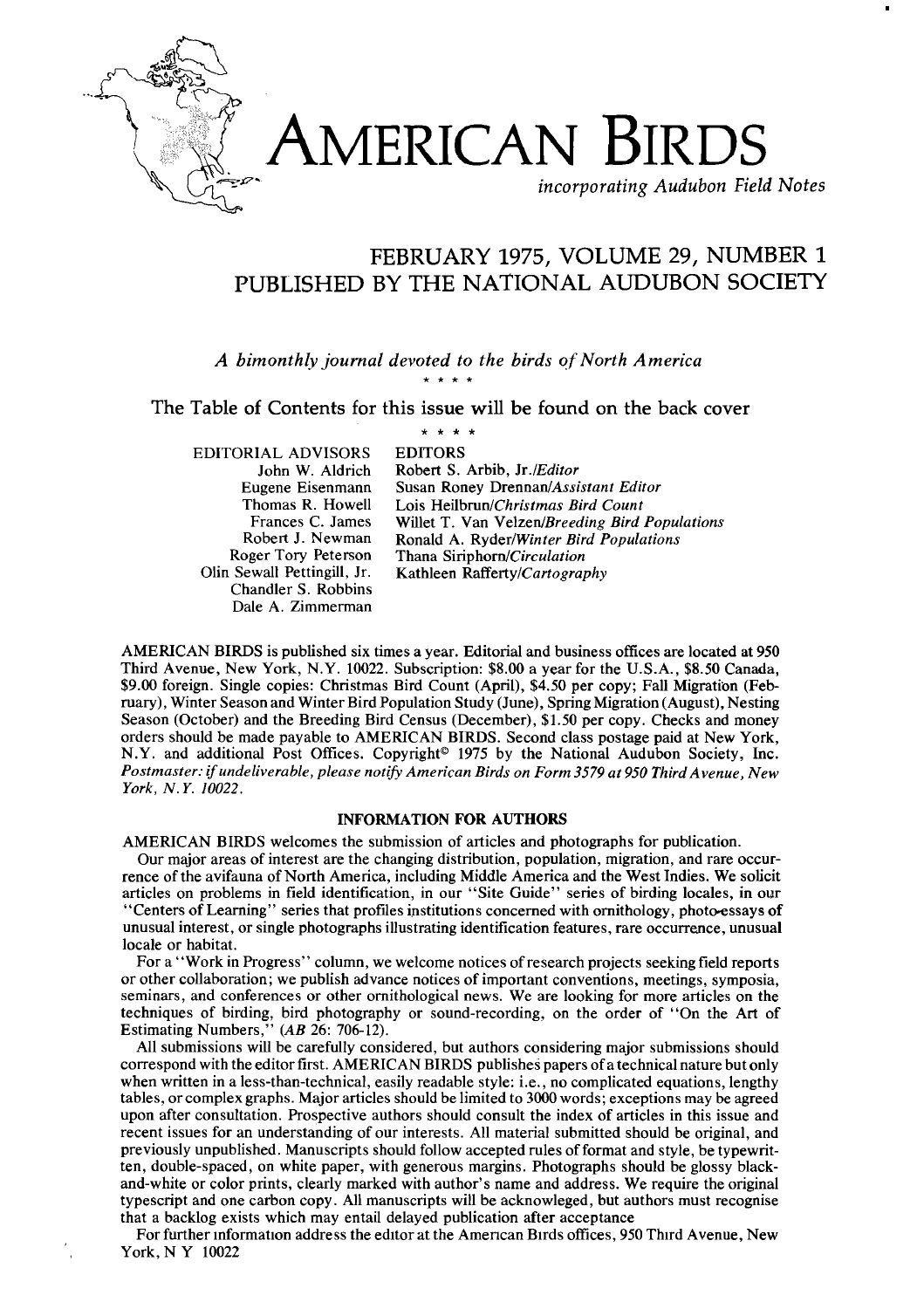

**Great Egret. Photo / lan C. Tait** 

**Birds of Southeast Arizona** 19-25 May<br>A trip through one of the best birding areas in the country with attention to other verte-<br>brates and general ecology of deserts. Three nights camping; 3 nights with lodging; all food and lodging included in cost. Rich Stallcup and 3 other leaders. \$250.

**Transect of California** 21-27 June<br>A six-day camping transect of California to observe native vertebrates and flora of major<br>habitats from east of the Sierra Nevada to Monterey. Cost includes all food and camping expenses. Transportation by private car pool. Rich Stallcup and 3 other leaders. \$200.

**Birds of San Blas Mexico** 21-29 November<br>This is a field course for people with some experience as bird watchers. San Blas on the coast<br>of western Mexico is a virtual bird paradise. Here over 225 species winter in an area species. Even good birders will improve their seeing and listening skills after a week with leaders Bill Clow and Art Earle. Cost does not include lodging and dinner meals. \$250 from **Mazatlan**.

**Birds of the Barrancas, Mexico** 5-12 December<br> **This is a field course in Mexico for bird watchers with some experience who have strong hiking capabilities. The Durango Highway east of Mazatlan provides access to two uniq** avifaunas: the highland species of the Mexican Sierra and the lowland species of the coast. **Cost does not include lodging or dinner meals. Bill Clow, Art Earle \$200,** 

**For FurtherInformation: Please write or call Bob Stewart, Point Reyes Bird Observatory, P.O Box 321, Bolinas, California 94924.415-868-1221. Course participants mut be members of PRBO. Membership is \$7.50 per year.**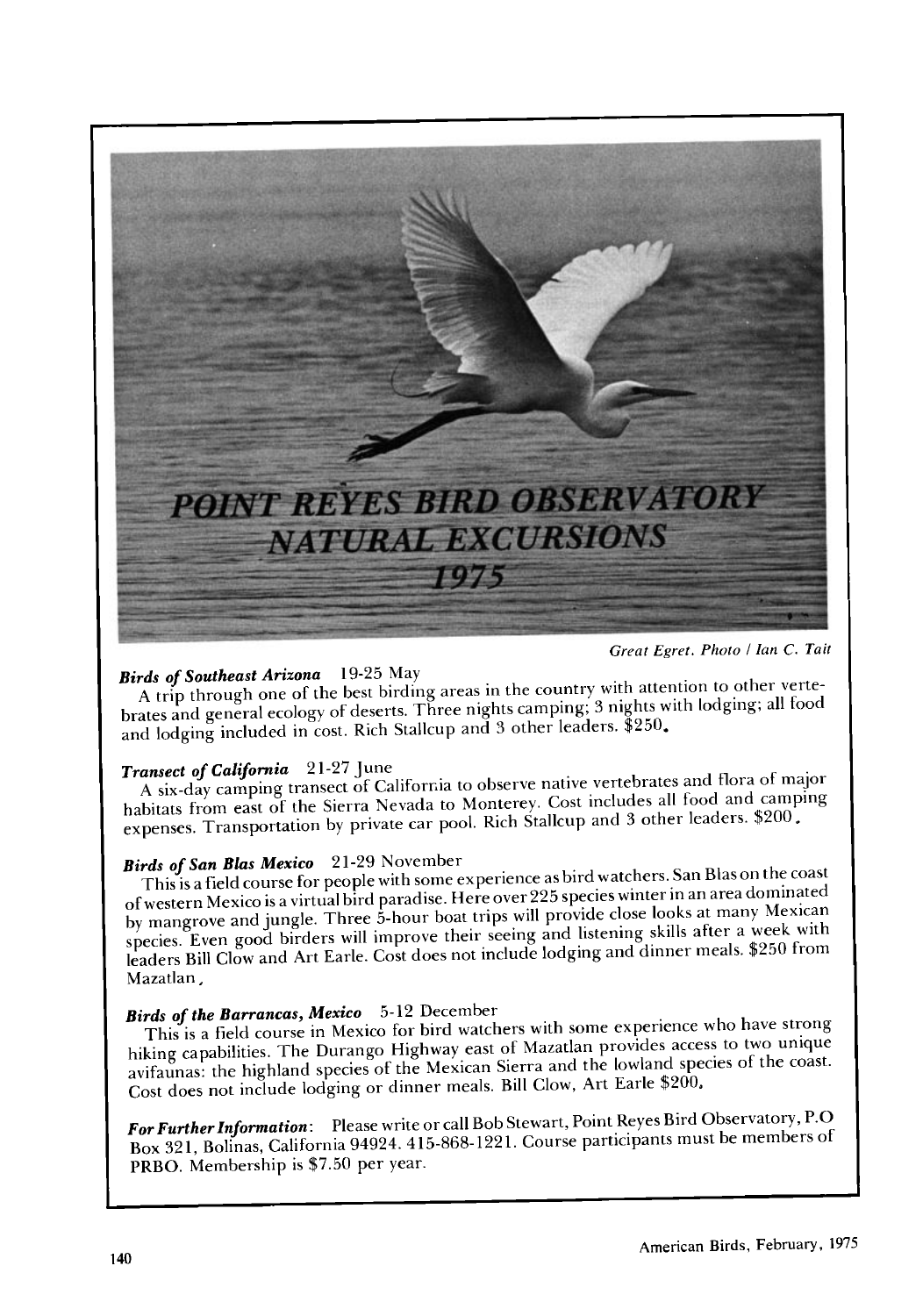## **Going Places**

**Following is a partial listing of nature and bird-oriented tours scheduled for the months of May - September, 1975. It has been compiled from information supplied by tour sponsors and**  American Birds is not responsible for any subse**quent alterations in plans or prices. Recent fluctuations in dollar values and uncertainties regarding air fares means that in some cases quoted prices are approximate only.** 

**An amazing array of fascinating tours is set forth below; readers should have no trouble findmg the tours that are just right for them. Tour sponsors are listed by key initials: full names and addresses, to which all inquiries should be addressed, will be found at the end of the listings.** 

#### **MAY**

**1--Holland, Belgium 15 days Birds, nature Leader, Stanley Quickmire. \$1199 from N Y NAS** 

- **1--Florida, 11 days. Birds, the Tortugas. Leaders, James Lane and other. Approx. \$600 from Miami. MAS.**
- **16--Iceland. 10 days. Birds, natural history. Leaders, Christopher Leahy & local guide. Price not set. MAS.**
- **18•Portugal, Spain, Madeira. 14 days. Birds, wildlife. Leader, Noble Proctor. \$1189 from N.Y. NAS.**
- **19•Arizona. 10 days. Birds, mammals. Leaders, James Lane and other. Approx. \$688 from Tucson. MAS.**
- **19•Southeast Arizona. 6 days. Bird, wildlife transect. Camping, lodging. Leaders, Rich Stallcup & 3. \$250. PRBO.**
- **24•England, Scotland. 17 days. Natural history, birds. Leader, Robert Turner, Charles Wilson \$1199 from N Y. NAS**
- 29-Spain, Portugal 21 days. Birds, natural his**tory Leaders, Christopher Leahy and other. Approx. \$1645 from Boston. MAS.**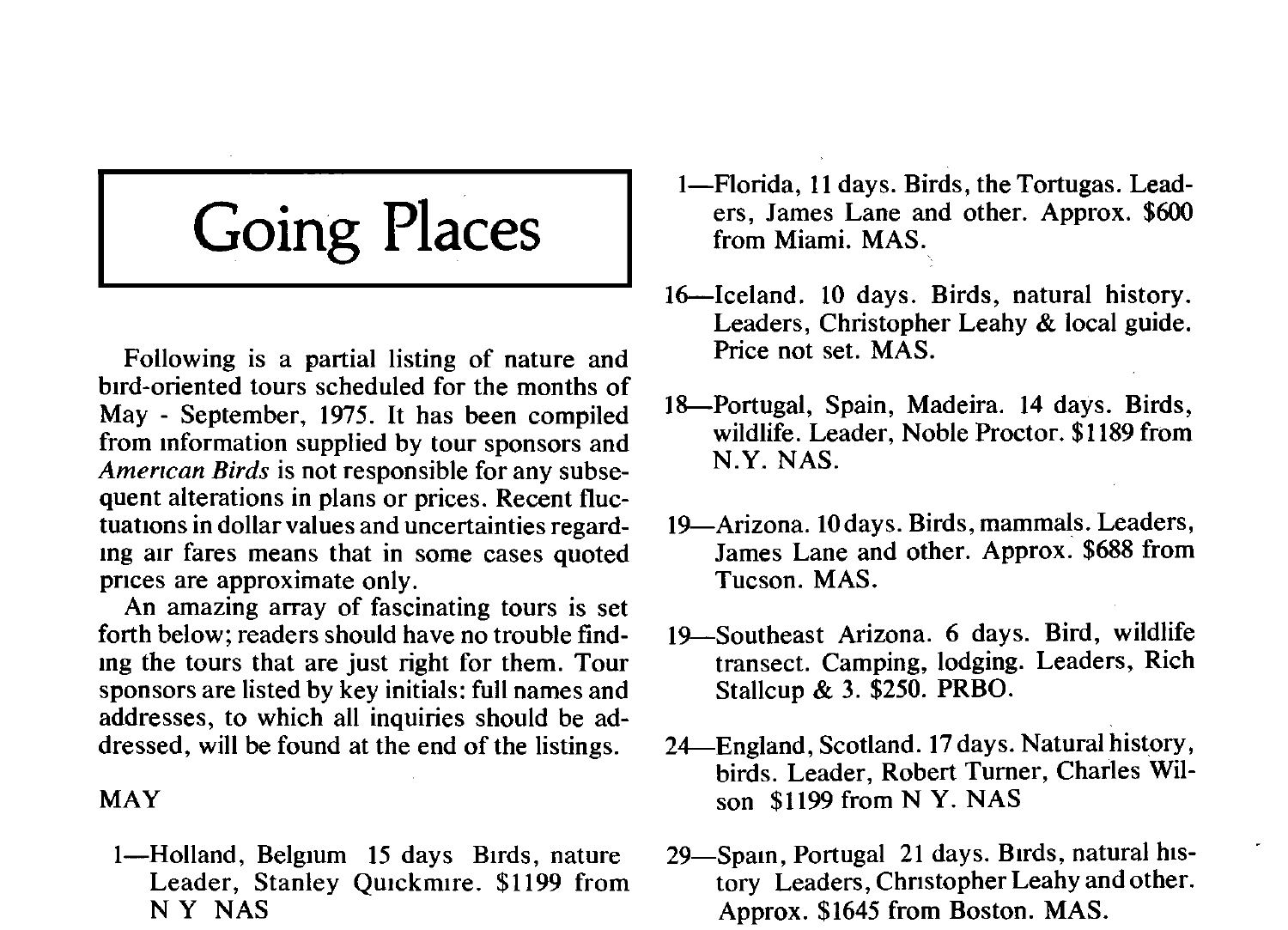- 1-Mexico. Rancho del Cielo. 7 days. Wilder**ness exploration, birds. \$170 from Gomez Farias. FSW.**
- **3--Arizona, New Mexico. 14 days. Birds, best areas. Leaders, Dale Zimmerman, Carl Amason. \$595 from Tucson. RR.**
- **8--Iceland. 15 days. Natural history, birds. Leader, Davis Finch. \$1495 from New York. NAS.**
- **8--Alaska. 17 days. Birds, natural history. Pribilovs, Nome, Kotzebue, Mr. McKinley. Leaders, Roger Foxall, Joe Davoe. About \$1900 from Anchorage. CNF.**
- **20•Florida. 14 days. Birds. Leaders, Robert Conn, Paul Sykes. \$795 from Miami. RR.**
- 21—California. 6 days. Wildlife, ecology tran**sect. Camping. Leader, Rich Stallcup & 3. \$200 PRBO**
- 23-High Arctic 12 days Canadian Arctic Ar**chipelago by air Wildlife Leader, price not announced CNF**
- **Undated -- June thru September. Alaska boat tours, wildlife, birds. See ad this issue FO**
- Undated June thru September. Yukon. Wild**life, birds. See ad this issue. YWT.**

**JULY** 

- **1--Cape Breton, Newfoundland. 16 days Birds. Leaders, Russ Mason, Nina Steffee. \$685 double occ. from Halifax. FCT.**
- **3--East Africa, Seychelles. 23 days. Wildlife, birds, ecology. Leaders, Don Turner & NAS staff. \$2442 from N.Y. NAS.**
- **18--Maine, Gasp& 10 days. Birds, wildlife Leaders, Robert Conn, Davis Finch. \$795 from Bangor. RR.**
- **23--East Africa 14 days Birds Wildlife \$2295 from N Y 14-day extension total \$3285 from N Y FCT**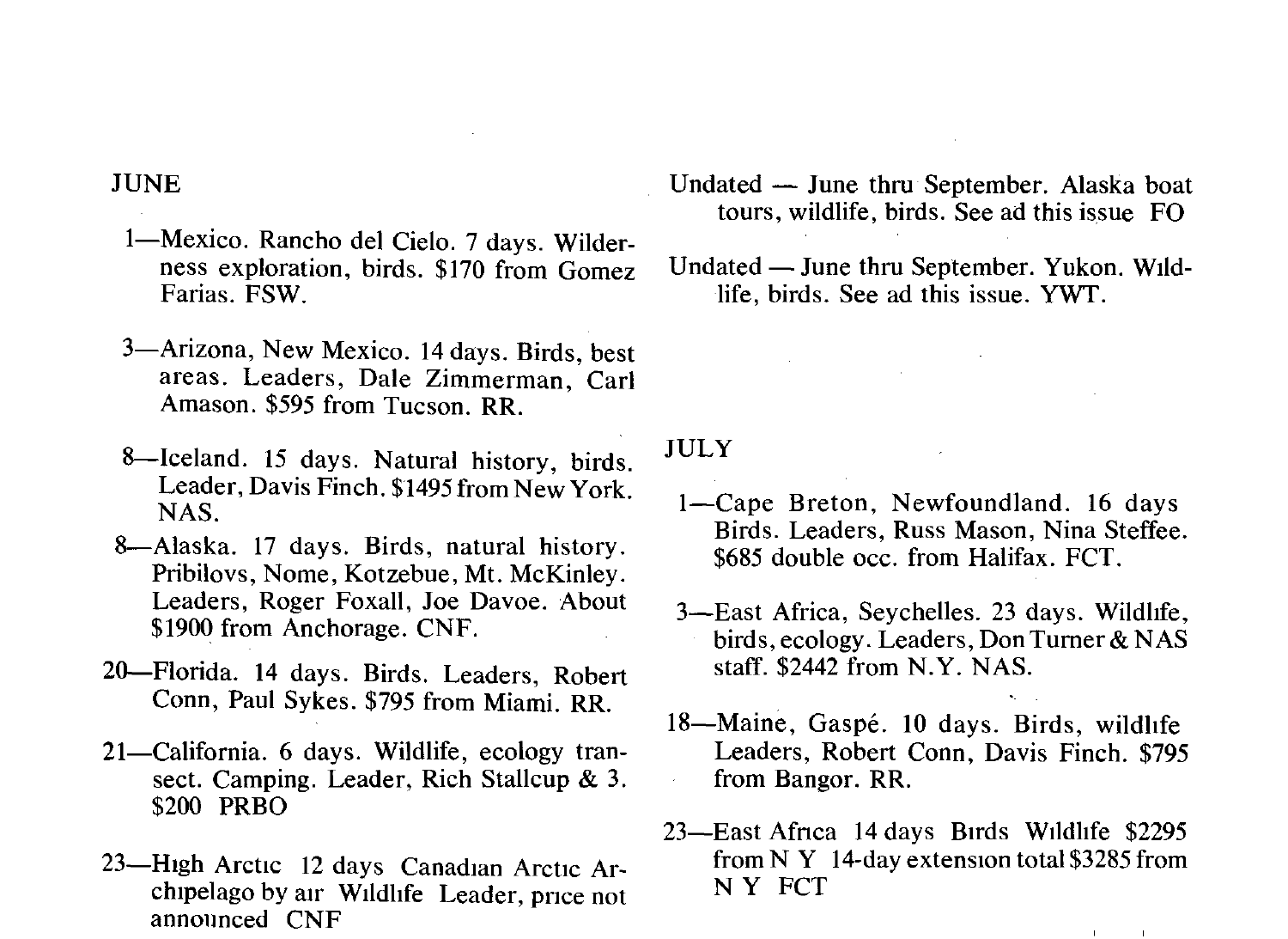**American Birds 1975 Photography Salon. Deadline for entries is June 1. Black-and-white prints only. Clearly mark all prints with name and address.** 

#### \*\*\*\*

**Sightings of color-banded House Finches in eastern states, with bands of green, orange, white, yellowgreen striped, or yellow-pink striped, banded on the right leg, should be reported to Dorothy J. Foy, Box 164, Ship Bottom, NJ 08008.** 

#### \*\*\*\*

**Winter-Bird Population Studies are due April 10. They should be sent direct to the editor: Ronald A. Ryder, Dept. of Fishery and Wildlife Biology, Colorado State University, Fort Collins, Colo., 80521. Seasonal re**ports are due Regional Editors on the same day.



## **I Market Place**

#### **BOOKS**

**RARE,. Antiquarian, and Out-of-print books on Ornithology and Natural History. World-wide search service Libraries, small collections, and single volumes purchased. RUDOLPH WM SABBOT NATURAL HISTORY BOOKS, BOX 772, Woodland Hills, CA 91364.** 

**BIRD BOOKS. Save on new and recent books •n print. Personal service for your needs. For free lists, write to BUTEO BOOKS, P.O. Box 481, Vermillion, SD 57069.** 

**BOOKS on Birds, Mammals, Natural History subjects. New or out-of-print. Catalogs furnished PIERCE BOOK CO., Winthrop, Iowa 50682** 

**NEW PUBLICATION: Wintering Areas of Bird-Species Potentially Hazardous to Aircraft 143 maps from Christmas Bird Count data, prepared by staffs of American Birds, U.S. Fish & Wild hie Service, and many volunteers. 156 pp. \$2 postpaid. American Birds, 950 Third Avenue, New York, NY 10022.** 

#### **BINDERS**

**KEEP YOUR VOLUMES of American Birds protected and together in our gold-embossed, forest green. durable, washable binders. \$3 95 AMERICAN BIRDS, 950 Third Ave., New York, NY 10022.** 

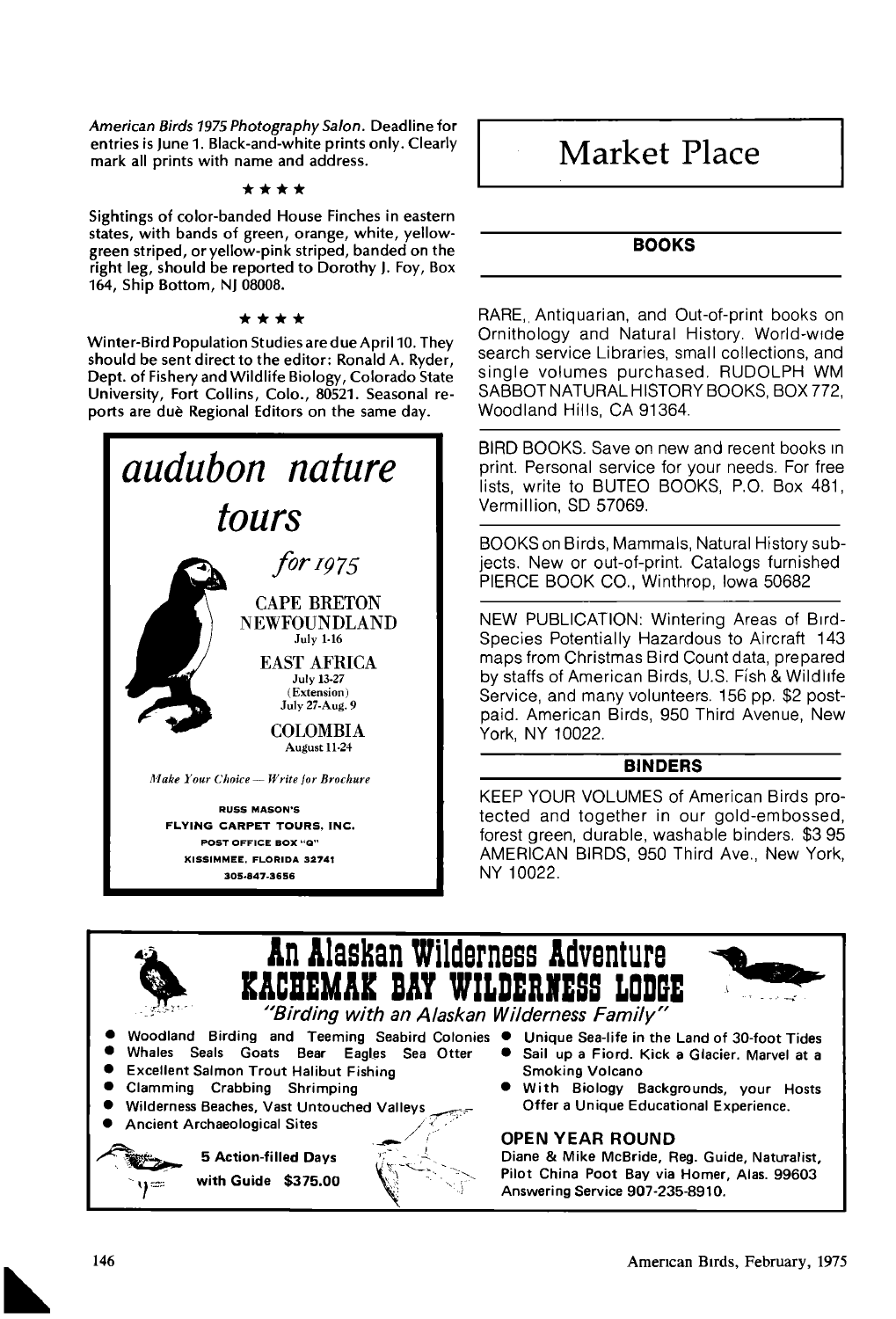#### **CHECK LISTS**

**CHECKLIST. OF THE BIRDS OF GAMBIA. A comprehensive checklist of the birds of Gambia is currently being prepared by Jens Kirkeby and Jorn Vestergaard Jensen in cooperation with the Gambian Ornithologists' Society. Anyone having unpublished records for this area is requested to make these known to Jensen, Holtevej 13, DK-8000, Aarhus C., Denmark. All contrlbutions fully acknowledged.** 

**FIRST TIME PUBLISHED. Over 800 sp. Check**  List of the Birds of U.S. & Canada, BARBARA M. **BODMAN, 9555 Jefferson Hwy, Baton Rouge, LA 70809. 50½ pp.** 

**BIRDERS** - Keep your annotated lists in **BIRDER'S LIFE LIST & DIARY. \$3.50 ppd. THE DIETERTS, 45 Treeland Rd., Huntington, CT 06484.** 

#### **ORGANIZATIONS**

**Announcing the formation of the Raptor Preservabon Fund, Inc. Dedicated to the conservation of predatory birds, supporting projects in educabon, research, rehabilitation, captive breeding, and habitat protection. For more information write: RAPTOR PRESERVATION FUND, INC., 5017 Dull Knife Road, Austin, TX 78759.** 

#### **TOURS**

**BIRD THE OUTPOSTS OF ALASKA. Pribilof Islands, St. Lawrence Islands, Nome, Kotzebue, Mount McKinley. Many Alaskan specialties. June 9-25, 1975. Write for full details to CANA-DIAN NATURE FEDERATION TOURS, 46 Elgin**  St., Ottawa, Canada K1P 5K6.

**FAIRWEATHER OUTINGS is now scheduling spnng and summer combination Boating-Hiking**  trips throughout southeast Alaska. Six guests will live and travel as crew members aboard **rugged 45' diesel cruiser "Fairweather." Visit rookeries of seabirds and Steller sea-lions. See majestic Bald Eagles at the nests. Photograph whales, Alaska brown bear, and seals on glacier**  *Ice Contact CHUCK JOHNSTONE, Fairweather* **Outings, Star Rt., Sitka, AL 99835.** 

#### **PRINTS**

**ORIGINAL AUDUBON Elephant Folio Print. Golden Eagle with Hare. Mint Condition. M. C. W•est, 58 Colorado, Highland Park, MI 48203.** 

#### **BIRD ART**

**BIRD PAINTINGS. Tomorrow's premier wildlife artist, Susan Reese Blackshaw, will do original watercolors of your favorite birds to order. Reasonable prices. Write: 1053 E. Barefoot Circle, Sebastian, FL 32958.** 

#### **REPRINTS AVAILABLE**

**The Audubon Winter Bird-Population Study, by**  Haven Kolb. 25¢; Breeding-Bird Censuses -**Why and How, by George A. Hall, 25½; Breeding-Bird Census Instruction, by Willet T. Van Velzen, 25½; An Appraisal of the Winter Bird-Population Study Technique, by Chandler S. Robbins, 25½; A Quantitative Method of Habitat Description, by Frances C. James and Henry H. Shugart, Jr., 85½; A Program for the Preservation of Documentary Photographs, by Richard L. Plunkett and Chandler S. Robbins, 10½; On the Art of Estimating Numbers, by Robert Arbib, 25½. Order from American Birds, 950 Third Avenue, New York, NY 10022.** 

#### **STAMPS**

**BIRDS ON POSTAGE STAMPS from many countries. 100 all different \$1.50. Free list. KAY FORD, P.O. Box 5203, Gulfport, Fla. 33737.** 

### **OPTICAL EQUIPMENT**

**LEITZ, ZEISS, B&L, SWIFT, BUSHNESS OPTICS and accessories. Send stamp for discount list. Specify literature desired. Large Stock. Orders filled day received. Postpaid. BIRDING, Box 5E, Amsterdam, NY 12010.** 

#### **PUT-ONS**

**BEAUTIFUL PUT-ON. Genuine, original John James Audubon sweatshirt. Fleece-lined cotton flannel, long sleeves, the master's name and**  portrait on chest. Color: gray. Sizes: S, M, L, XL. **\$5.95 postpaid. THE SHIRT BOX, P.O. Box 469, Harrison, NY 10528.** 

#### **FEEDERS**

**WILD BIRD FEEDERS, seed, records, books! Duncraft's 32-page color catalog has a broad selection of quality products for wild bird lovers, from beginners to experts. For the 1974-75 catalog, kindly send 25½ for handling to DUN-CRAFT, Dept. Q-74, 25 So. Main St., Penacook, N.H. 03301.**